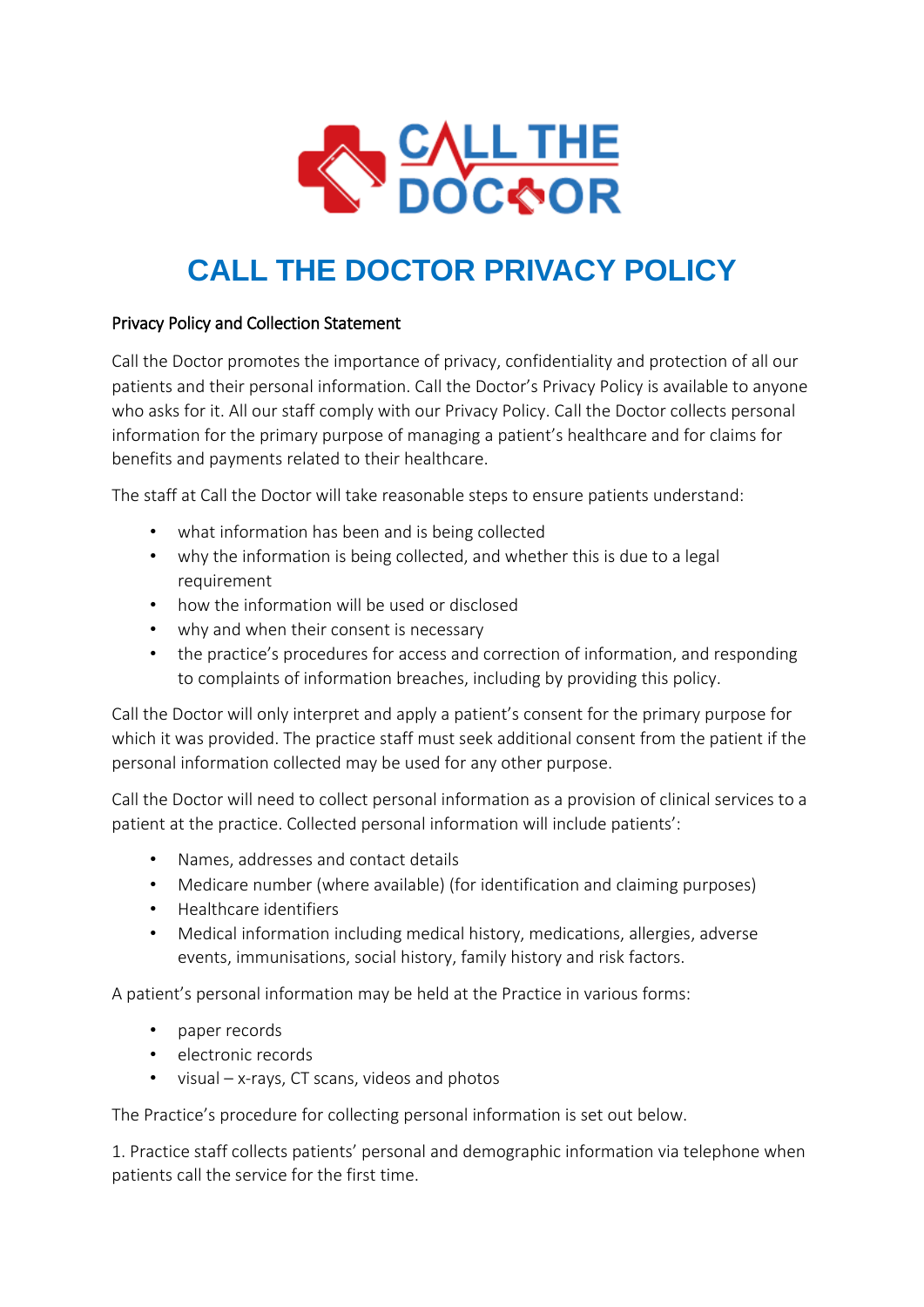2. During the course of providing medical services, the Practice's healthcare practitioners will consequently collect further personal information.

3. Personal information may also be collected from the patient's guardian or responsible person (where practicable and necessary), or from any other involved healthcare specialists.

The Practice holds all personal information securely, whether in electronic format, in protected information systems or in hard copy format in a secured environment.

Personal information will only be used for the purpose of providing medical services and for claims and payments, unless otherwise consented to. Some disclosure may occur to third parties engaged by or for the Practice for business purposes, such as accreditation or for the provision of information technology. These third parties are required to comply with this policy. The Practice will inform the patient where there is a statutory requirement to disclose certain personal information (for example, some diseases require mandatory notification).

Call The Doctor collects and holds various kinds of personal information including but not limited to:

Past medical/surgical history, regular medications, allergies, demographic data such as date of birth, address, gender, aboriginal or torres strait islander status, country of origin, Medicare card details and patients current medical problems and allergies.

Information is collected for:

- Administrative purposes in running our medical practice.
- Billing purposes, including compliance with Medicare and Health Insurance Commission requirements.
- Disclosure to others involved in your healthcare including treating doctors and specialists outside this medical practice. This may occur though referral to other doctors, or for medical tests and in the reports or results returned to us following referrals.
- Disclosure to other doctors in the practice, locums etc. attached to the practice for the purpose of patient care and teaching.
- To comply with any legislative or regulatory requirements such as notifiable diseases.
- For research and quality assurance activities to improve individual and community health care and practice management. Usually information that does not identify you is used but should information that will identify you be required you will be informed and given the opportunity to "opt out" of any involvement.
- The practice maintains the security of personal information held at the practice by media including the Electronic Document and Records Management System and also on paper files. All personal information is stored and disposed in accordance with the Archives Act 1983. Electronic and paper records containing personal information are protected in accordance with strict security policies.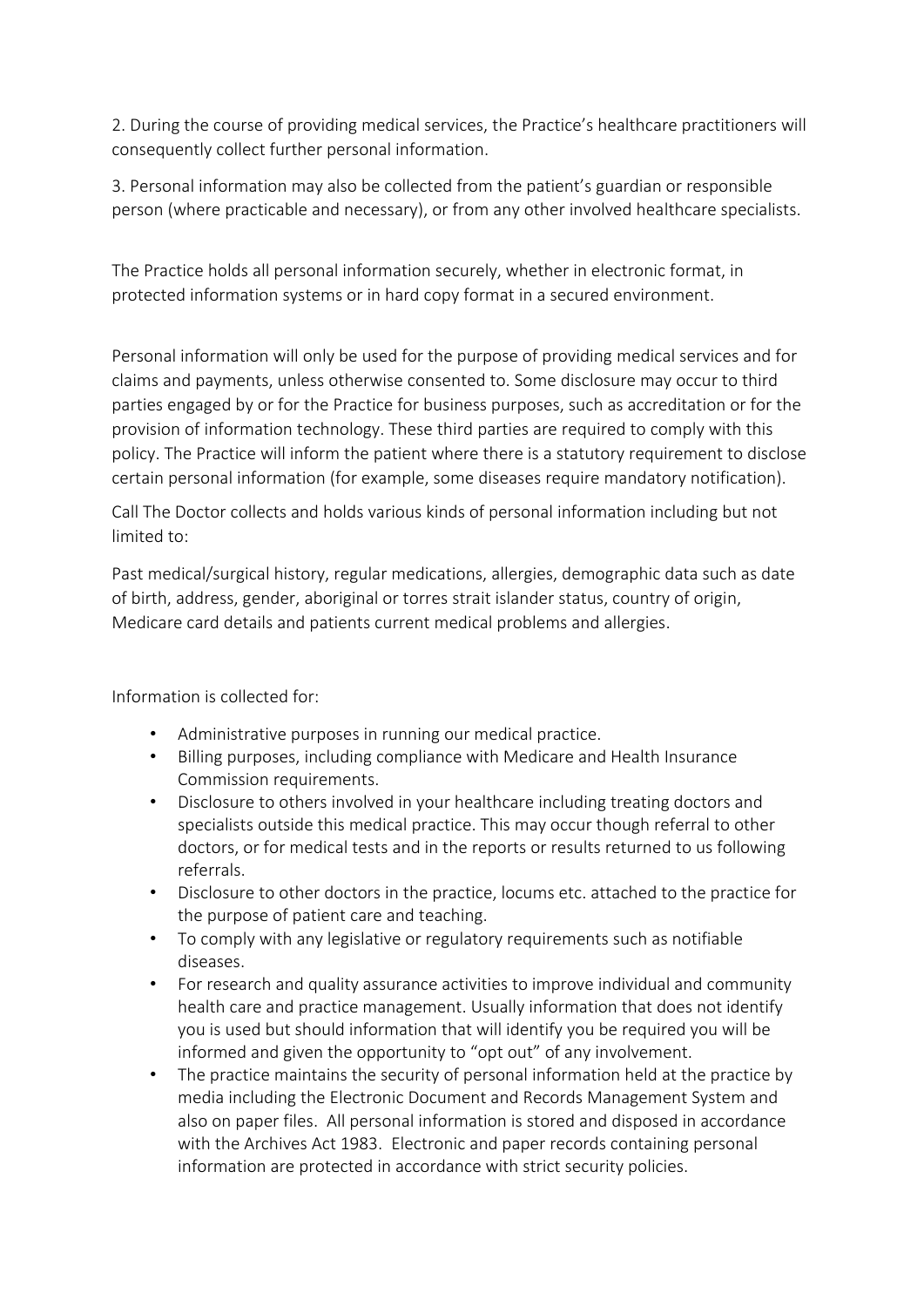- The people within the practice team (GPs, general practice registrars, practice managers and receptionists ) may have access to patient health records and the scope of that access is restricted according to the appropriate requirement for staff accessing medical records.
- The doctor advises the patient at the time of being seen that medical records will be sent to their regular general practitioner and that a privacy policy and collection
- statement is available for the patient.
- The process of providing health information to another medical practice should patients request that is by fax.
- Patient health information may be used for quality assurance, research and professional development.
- Informing new patients about privacy arrangements is discussed with the patient and they are given a copy of the privacy policy and collection statement if requested. The practice addresses complaints about privacy related matters by referring the complaints through the normal complaints procedure via contacting Call The Doctor by the various contact methods given below and requesting a complaint be notified.
- The practice's policy for retaining patient health records is to hold the records for 20 years

Patients can chose not to give information about their health. The main consequence for an individual that does not provide important health information is that best patient management cannot be performed.

The Practice will not disclose personal information to any third party other than in the course of providing medical services, without full disclosure to the patient or the recipient, the reason for the information transfer and full consent from the patient.

Exceptions to disclose without patient consent are where the information is:

- required by law
- necessary to lessen or prevent a serious threat to a patient's life, health or safety or public health or safety, or it is impractical to obtain the patient's consent
- assisting in locating a missing person
- establishing, exercising or defending an equitable claim
- for the purpose of a confidential dispute resolution process.

The Practice will not use any personal information in relation to direct marketing to a patient without that patient's express consent. Patients may opt-out of direct marketing at any time by notifying the Practice in a letter or email.

## How to seek access to and correction of personal information

Patients can access their own heath information. For patients to gain access to their own health information they need to contact Call The Doctor by the contact details listed below